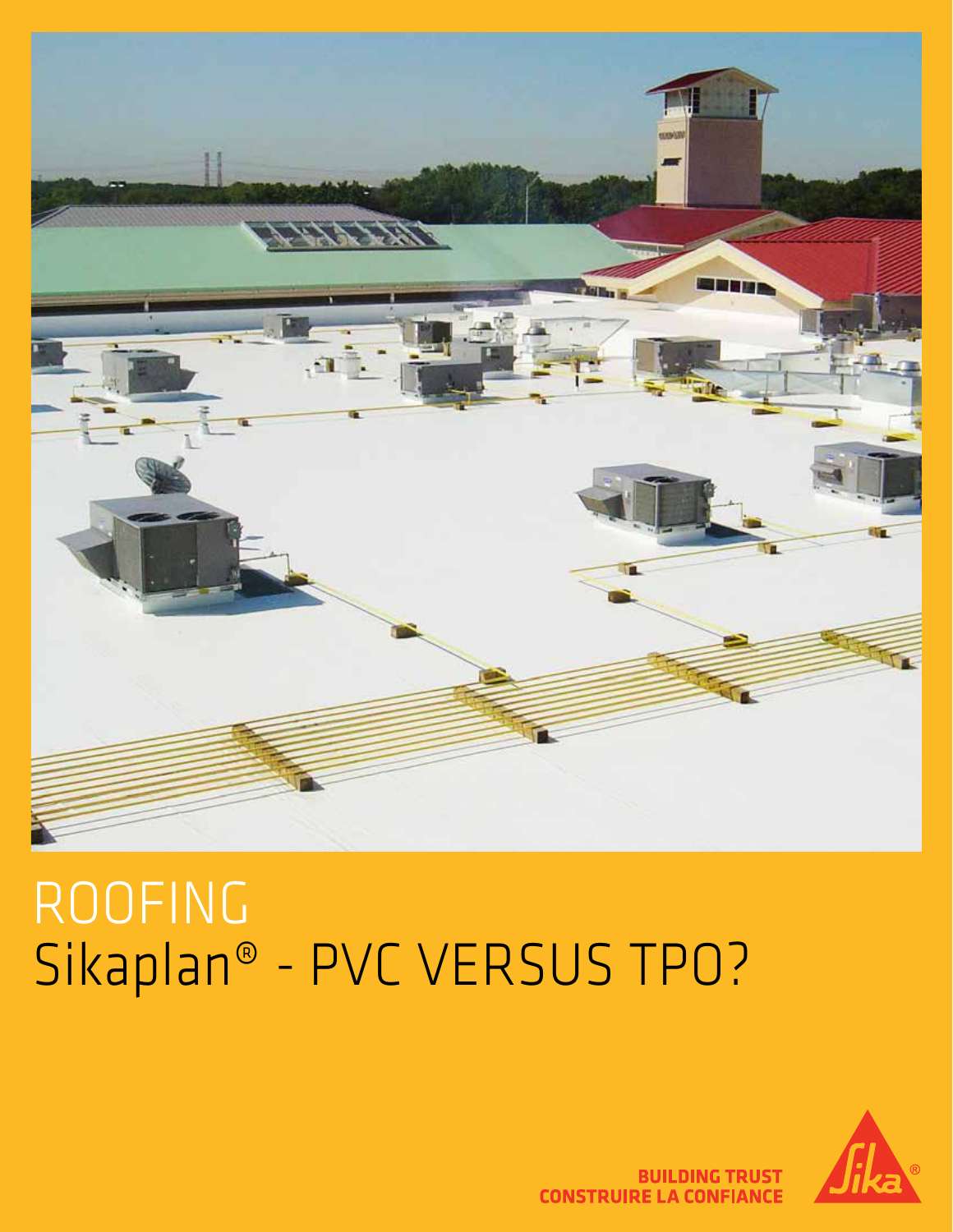## DON'T RISK YOUR GOOD REPUTATION ON A MEMBRANE WITH A BAD ONE

As the most trusted single-ply thermoplastic membrane manufacturer in the world, Sika is dedicated to educating its current and potential customers about the differences between PVC and TPO systems. When choosing between Sikaplan® and TPO, make the logical decision; choose the proven membrane that will best protect your investment.

Over the past 20 years, TPO has grown to become one of the most commonly used low-slope, single-ply roof membranes thanks in large part to its low price point. What you might not know is that most, if not all, TPO membrane manufacturers are on their second, third or even fourth generation of membrane formulations due to performance inconsistencies and many are still having issues.

#### **HISTORY**

Sikaplan<sup>®</sup>: Sika pioneered the use of PVC for roofing applications back in 1962, developing the world's first thermoplastic reinforced membrane. Since that time, the company has manufactured more than 15 billion square feet of membrane. Over the past 30 years, more than 5 billion square feet of Sikaplan® have been installed and are performing on roofs all over the world.

TPO: Since being introduced in the 1990s, billions of square feet of TPO have been installed on roofs across the country. While that fact may seem impressive on the surface, it's no secret that TPO products have gone through numerous formulation changes, particularly with regard to their flame-retardant, UV and heat stabilizer packages. Those changes continue today while manufacturers struggle to find a consistent formula to provide a long-term, durable membrane.

#### UV RESISTANCE

Sikaplan<sup>®</sup>: It's no surprise that a roofing membrane's formulation is the cornerstone for its performance and long-term durability. Manufactured right here in America, Sikaplan® membranes are produced utilizing time-proven raw materials and are formulated to ensure long-term weatherability and protection from harsh UV rays.

TPO: The latest formulations of TPO membranes have relatively few years of "real world" exposure, so their resistance to heat, UV and general weathering is still unknown. Early generations of TPO membranes had many performance issues, which led to changes in their formulations. One of the most common problems was TPO failing in hot climates or when exposed to increased UV.

#### FIRE PERFORMANCE

Sikaplan<sup>®</sup>: While fire safety codes have improved, losses from fire are still an ongoing concern. One of the most vulnerable parts of a building exposed to fire is its roof. Sikaplan® membranes are made using PVC resin. Since PVC is inherently fire resistant, Sikaplan® membranes will self-extinguish when the source of the flame is removed.

TPO: Though some TPO manufacturers advertise a more fire resistant sheet at an upcharge, many TPO membranes will typically continue to burn even if the source of the flame is suppressed.

#### SEAM WELDING

Sikaplan<sup>®</sup>: When welding seams on user-friendly Sikaplan<sup>®</sup> membranes, there is a distinct "bleed out" to help ensure a proper weld. You also have the ability to probe the seam immediately, making quality control that much easier. This is crucial as seams can be a trouble area for water penetration.

TPO: There is a lack of visual "bleed out" during proper seam welding on TPO membranes, and there is a wait time before being able to probe the seam. As a result, it can be tricky to produce a good weld with TPO. Often times, you end up with cold welds or a membrane that isn't watertight, which could eventually lead to leaks.

#### RECYCLING

Sikaplan<sup>®</sup>: Sika is the only commercial roofing company in the U.S. to receive certification from UL Environment relating to the recycled content of its roofing membrane products. Sika's membranes contain an average of 10 percent recycled vinyl content from pre- and postconsumer sources..

TPO: At this time, there does not appear to be any formal systematic program for recycling TPO at the end of its service life, specifically back into new membrane.

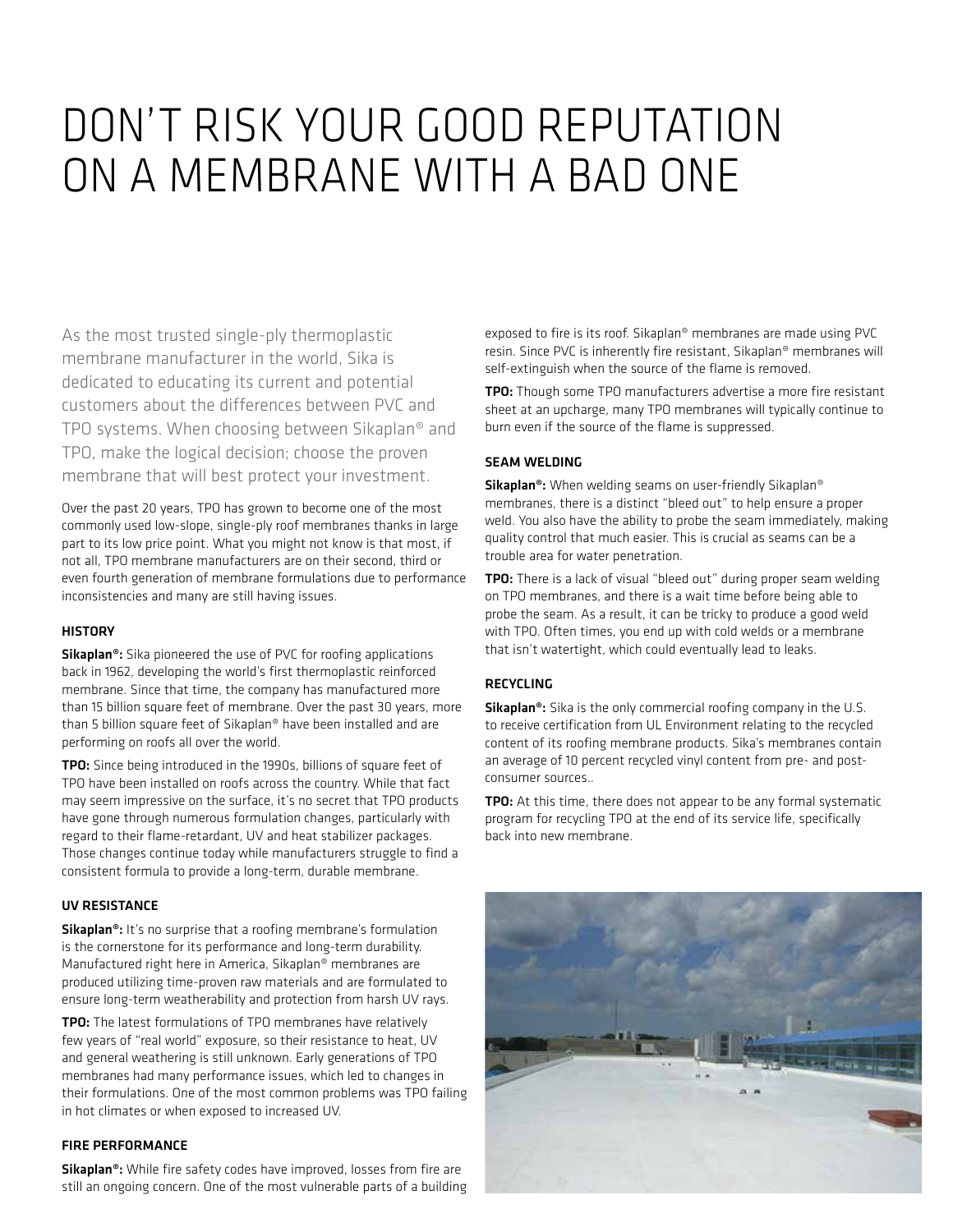#### AGED-MEMBRANE WELDING

Sikaplan®: Sikaplan® sheets are repairable throughout their serviceable life. New Sikaplan® membrane can be hot-air welded to aged material to create a "like-new" watertight seam.

TPO: TPO membranes are known to be very difficult to re-weld and/ or patch. This can limit repair and rooftop modification as the material ages.

#### DIMENSIONAL STABILITY

Sikaplan®: Sikaplan®'s PVC membrane is dimensionally stable and offers two attachment methods. The Sikaplan® Fastened system uses membrane with an internal polyester scrim to provide tear resistance. The Sikaplan® Adhered system uses a fiberglass-reinforced membrane that delivers exceptional dimensional stability. Thanks to a low coefficient of thermal expansion and contraction, the service life of the roof is extended.

TPO: TPO membranes only offer a scrim reinforcement, making adhered roofs a challenge. The membranes have a higher coefficient of expansion and contraction than PVC membranes. This often results in roofs that are loose and baggy when installed, and over time they may shrink to the point of creating stress at fixation points.

#### WATER ABSORPTION

Sikaplan®: Water absorption can cause membrane delamination and reduce the long-term performance of the membrane. Sikaplan® membranes absorb less water than many competitive TPOs due to its anti-wick scrim and extrusion coating process, and with Sikaplan® there is no cut edge sealing required.

TPO: In contrast, you need to seal all cut edges (including factory edges) as TPO membranes typically use an uncoated or untreated scrim and therefore have the potential to wick water along the reinforcement. Water absorption also can affect the quality of seam welds.

#### FLEXIBILITY

Sikaplan<sup>®</sup>: The beauty of the Sikaplan<sup>®</sup> membrane is that it's incredibly easy to work with. Flexible sheets make handling and detailing much easier, even in cold weather.

TPO: TPO membranes are noticeably stiffer, making sheet handing and detailing more difficult, especially in cold weather. There could also be problems resulting from sheet wrinkling caused by automatic welder "tracking" issues.